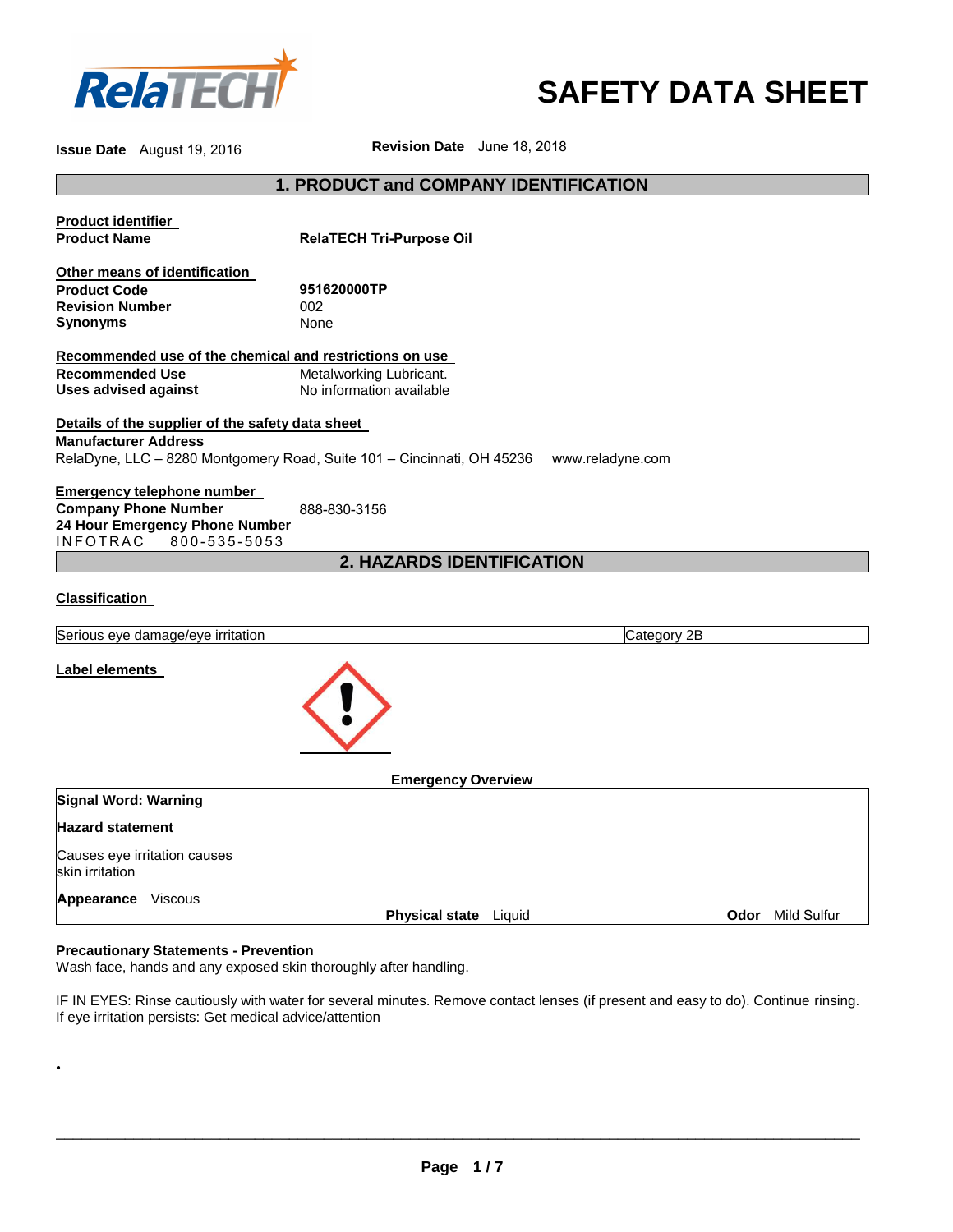# **3. COMPOSITION/INFORMATION ON INGREDIENTS**

 $\Box$ 

| <b>Chemical Name</b>                                         | CAS No.    | Weight-% | <b>Trade Secret</b> |
|--------------------------------------------------------------|------------|----------|---------------------|
| Petroleum<br>hvdrotreated heavy naphthenic l<br>distillates. | 64742-52-5 | 50-60    |                     |
|                                                              |            |          |                     |

\* The exact percentage (concentration) of composition has been withheld as a trade secret.

| <b>4. FIRST AID MEASURES</b>                                                                        |                                                                                                                                  |  |  |
|-----------------------------------------------------------------------------------------------------|----------------------------------------------------------------------------------------------------------------------------------|--|--|
| First aid measures                                                                                  |                                                                                                                                  |  |  |
| Eye contact                                                                                         | Rinse thoroughly with plenty of water for at least 15 minutes, lifting lower and upper eyelids.<br>Consult a physician.          |  |  |
| <b>Skin Contact</b>                                                                                 | If skin irritation persists, call a physician. Wash contaminated clothing before reuse. Wash<br>with soap and water.             |  |  |
| Inhalation                                                                                          | Remove to fresh air.                                                                                                             |  |  |
| Ingestion                                                                                           | Do NOT induce vomiting. Get medical attention. Drink 1 or 2 glasses of water.                                                    |  |  |
| Most important symptoms and effects, both acute and delayed                                         |                                                                                                                                  |  |  |
| <b>Symptoms</b>                                                                                     | No information available.                                                                                                        |  |  |
|                                                                                                     | Indication of any immediate medical attention and special treatment needed                                                       |  |  |
| Note to physicians                                                                                  | Treat symptomatically.                                                                                                           |  |  |
|                                                                                                     | <b>5. FIRE-FIGHTING MEASURES</b>                                                                                                 |  |  |
| Suitable extinguishing media                                                                        | Use extinguishing measures that are appropriate to local circumstances and the surrounding environment.                          |  |  |
| Unsuitable extinguishing media                                                                      | Caution: Use of water spray when fighting fire may be inefficient.                                                               |  |  |
| Specific hazards arising from the chemical<br>No information available.                             |                                                                                                                                  |  |  |
| Explosion data<br><b>Sensitivity to Mechanical Impact</b><br><b>Sensitivity to Static Discharge</b> | None.<br>None.                                                                                                                   |  |  |
| Protective equipment and precautions for firefighters<br>gear.                                      | As in any fire, wear self-contained breathing apparatus pressure-demand, MSHA/NIOSH (approved or equivalent) and full protective |  |  |
| UNUSUAL FIRE & EXPLOSION HAZARDS<br>below 120°F                                                     | Toxic Fumes may be evolved on burning or exposure to heat. Pressure may increase in overheated closed containers. Store          |  |  |
|                                                                                                     | --- <del>--</del> --- <del>-------</del>                                                                                         |  |  |

# **6. ACCIDENTAL RELEASE MEASURES**

# **Personal precautions, protective equipment and emergency procedures**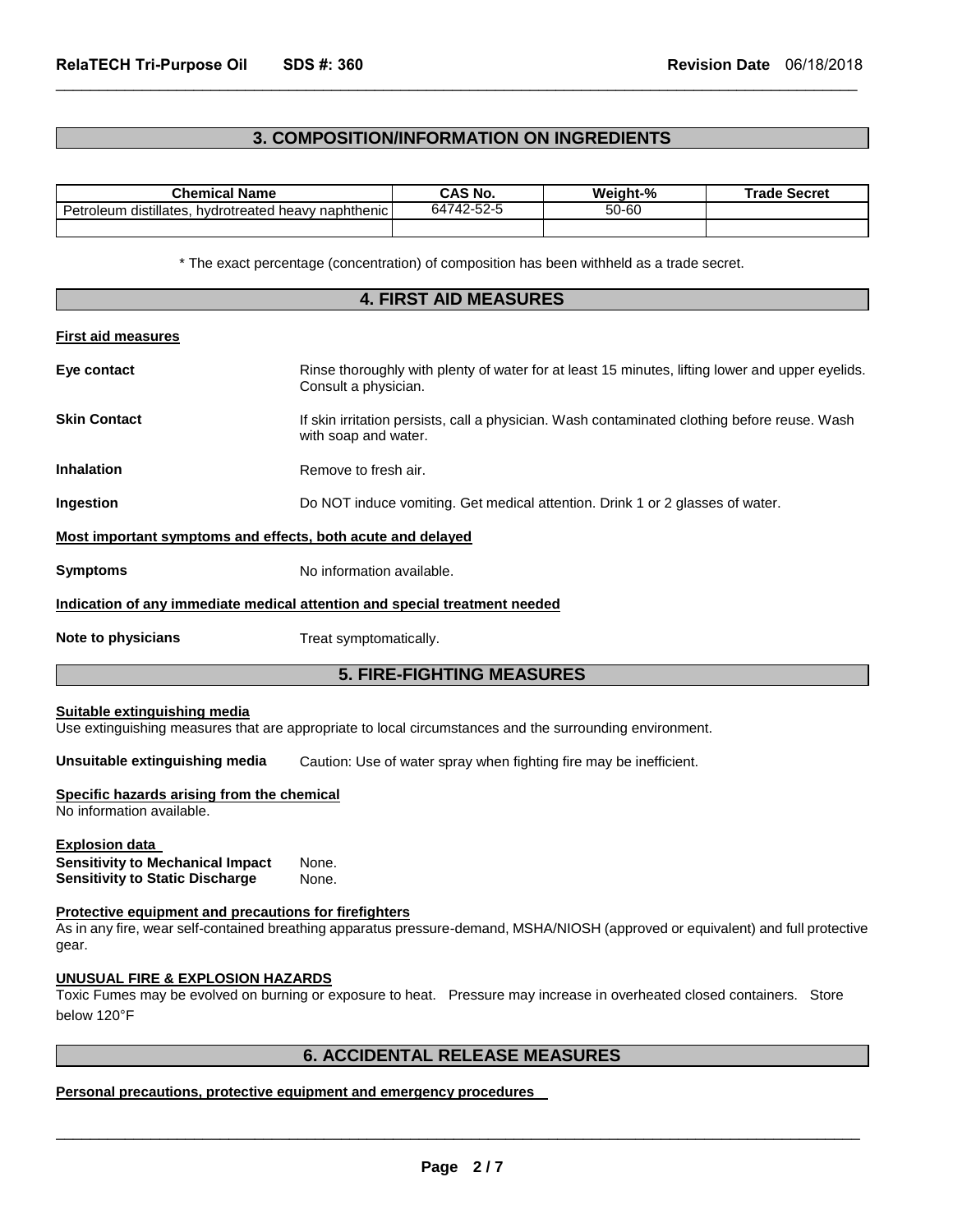| <b>Personal precautions</b>                                  | Use personal protective equipment as required. Ensure adequate ventilation, especially in<br>confined areas. Stop leak if you can do it without risk.                                                                                                    |
|--------------------------------------------------------------|----------------------------------------------------------------------------------------------------------------------------------------------------------------------------------------------------------------------------------------------------------|
| <b>Environmental precautions</b>                             |                                                                                                                                                                                                                                                          |
| <b>Environmental precautions</b>                             | See Section 12 for additional ecological information.                                                                                                                                                                                                    |
| Methods and material for containment and cleaning up         |                                                                                                                                                                                                                                                          |
| <b>Methods for containment</b>                               | Prevent further leakage or spillage if safe to do so.                                                                                                                                                                                                    |
| Methods for cleaning up                                      | Soak up with inert absorbent material. Prevent product from entering drains. Pick up and<br>transfer to properly labeled containers.                                                                                                                     |
| Prevention of secondary hazards                              | Clean contaminated objects and areas thoroughly observing environmental regulations.                                                                                                                                                                     |
|                                                              | 7. HANDLING AND STORAGE                                                                                                                                                                                                                                  |
| <b>Precautions for safe handling</b>                         |                                                                                                                                                                                                                                                          |
| Advice on safe handling                                      | Handle in accordance with good industrial hygiene and safety practice. Avoid breathing<br>fume/mist/vapors/spray.                                                                                                                                        |
| Conditions for safe storage, including any incompatibilities |                                                                                                                                                                                                                                                          |
| <b>Storage Conditions</b>                                    | Keep away from heat, sparks, flame and other sources of ignition (i.e., pilot lights, electric<br>motors and static electricity). Keep containers tightly closed in a dry, cool and well-ventilated<br>place. Store at temperatures not exceeding 120°F. |
| Incompatible materials                                       | Incompatible with oxidizing agents. Incompatible with strong acids and bases.                                                                                                                                                                            |
|                                                              | 8. EXPOSURE CONTROLS/PERSONAL PROTECTION                                                                                                                                                                                                                 |
| <b>Control parameters</b>                                    |                                                                                                                                                                                                                                                          |
| <b>Exposure Guidelines</b>                                   | This product, as supplied, does not contain any hazardous materials with occupational                                                                                                                                                                    |
| Appropriate engineering controls                             | exposure limits established by the region specific regulatory bodies.                                                                                                                                                                                    |
| <b>Engineering Controls</b>                                  | <b>Showers</b><br>Eyewash stations<br>Ventilation systems.                                                                                                                                                                                               |
|                                                              | Individual protection measures, such as personal protective equipment                                                                                                                                                                                    |
|                                                              |                                                                                                                                                                                                                                                          |

**Eye/face protection Wear safety glasses with side shields (or goggles).** 

**Skin and body protection** Wear protective nitrile or Neoprene™ gloves.

**Respiratory protection** No protective equipment is needed under normal use conditions. If exposure limits are exceeded or irritation is experienced, ventilation and evacuation may be required.

**General Hygiene Considerations** Do not eat, drink or smoke when using this product.

# **9. PHYSICAL AND CHEMICAL PROPERTIES**

### **Information on basic physical and chemical properties**

**Physical state** Liquid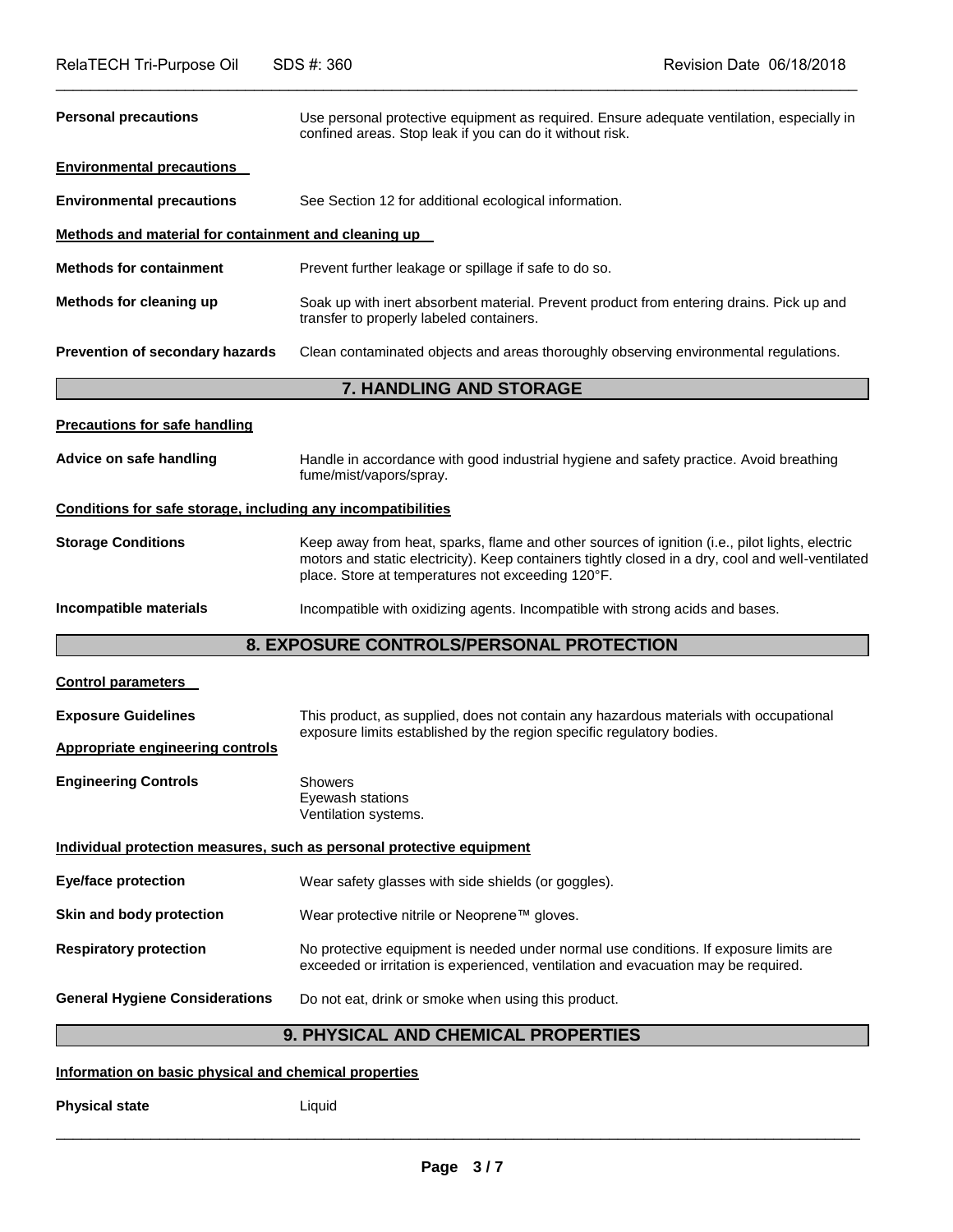| Appearance<br><b>Color</b>                                                                                                                                                                                                                                                                                                                                                                                            | Liguid<br>Yellow                                                                                                                                                                                                                                                                                                                                                | Odor<br>Odor threshold | <b>Mild Sulfur</b><br>No information available |
|-----------------------------------------------------------------------------------------------------------------------------------------------------------------------------------------------------------------------------------------------------------------------------------------------------------------------------------------------------------------------------------------------------------------------|-----------------------------------------------------------------------------------------------------------------------------------------------------------------------------------------------------------------------------------------------------------------------------------------------------------------------------------------------------------------|------------------------|------------------------------------------------|
| <b>Property</b><br>рH<br><b>Melting point/freezing point</b><br>Boiling point / boiling range<br><b>Flash point</b><br><b>Evaporation rate</b>                                                                                                                                                                                                                                                                        | <b>Values</b><br><b>Essentially Neutral</b><br>No information available<br>No information available<br>$390^\circ F$<br>Less than $0.01$ (@1ATM and $25^{\circ}$ C.<br>n-butyl acetate=1                                                                                                                                                                        | Remarks • Method       |                                                |
| Flammability (solid, gas)<br><b>Flammability Limit in Air</b>                                                                                                                                                                                                                                                                                                                                                         | No information available                                                                                                                                                                                                                                                                                                                                        |                        |                                                |
| <b>Upper flammability limit:</b><br>Lower flammability limit:<br>Vapor pressure<br>Vapor density<br><b>Specific Gravity</b><br><b>Water solubility</b><br>Solubility in other solvents<br><b>Partition coefficient</b><br><b>Autoignition temperature</b><br><b>Decomposition temperature</b><br><b>Kinematic viscosity</b><br><b>Dynamic viscosity</b><br><b>Explosive properties</b><br><b>Oxidizing properties</b> | 10% (Estimated Value)<br>1% (Estimated Value)<br>Less than 0.01 mm HG<br>Greater than 1 (Air=1)<br>0.90 lbs/gal: 7.50<br>Insoluble in water<br>No information available<br>No information available<br>No information available<br>No information available<br>32 cSt@ 40°C<br>No information available<br>No information available<br>No information available |                        |                                                |
| <b>Other Information</b>                                                                                                                                                                                                                                                                                                                                                                                              |                                                                                                                                                                                                                                                                                                                                                                 |                        |                                                |
| <b>Softening point</b><br><b>Molecular weight</b><br><b>VOC Content (%)</b><br><b>Density</b><br><b>Bulk density</b>                                                                                                                                                                                                                                                                                                  | No information available<br>No information available<br>$21.7$ g/L<br>No information available<br>No information available                                                                                                                                                                                                                                      |                        |                                                |

\_\_\_\_\_\_\_\_\_\_\_\_\_\_\_\_\_\_\_\_\_\_\_\_\_\_\_\_\_\_\_\_\_\_\_\_\_\_\_\_\_\_\_\_\_\_\_\_\_\_\_\_\_\_\_\_\_\_\_\_\_\_\_\_\_\_\_\_\_\_\_\_\_\_\_\_\_\_\_\_\_\_\_\_\_\_\_\_\_\_\_\_\_

# **10. STABILITY AND REACTIVITY**

# **Reactivity**

Not Applicable

### **Chemical stability**

Stable under recommended storage conditions.

# **Possibility of Hazardous Reactions**

None under normal processing.

# **Hazardous polymerization**

Hazardous polymerization does not occur.

#### **Conditions to avoid**

Strong oxidizing agents. Heat, flames and sparks.

### **Incompatible materials**

Incompatible with oxidizing agents. Incompatible with strong acids and bases.

## **Hazardous Decomposition Products**

Thermal decomposition can lead to release of irritating and toxic gases and vapors.

# **11. TOXICOLOGICAL INFORMATION**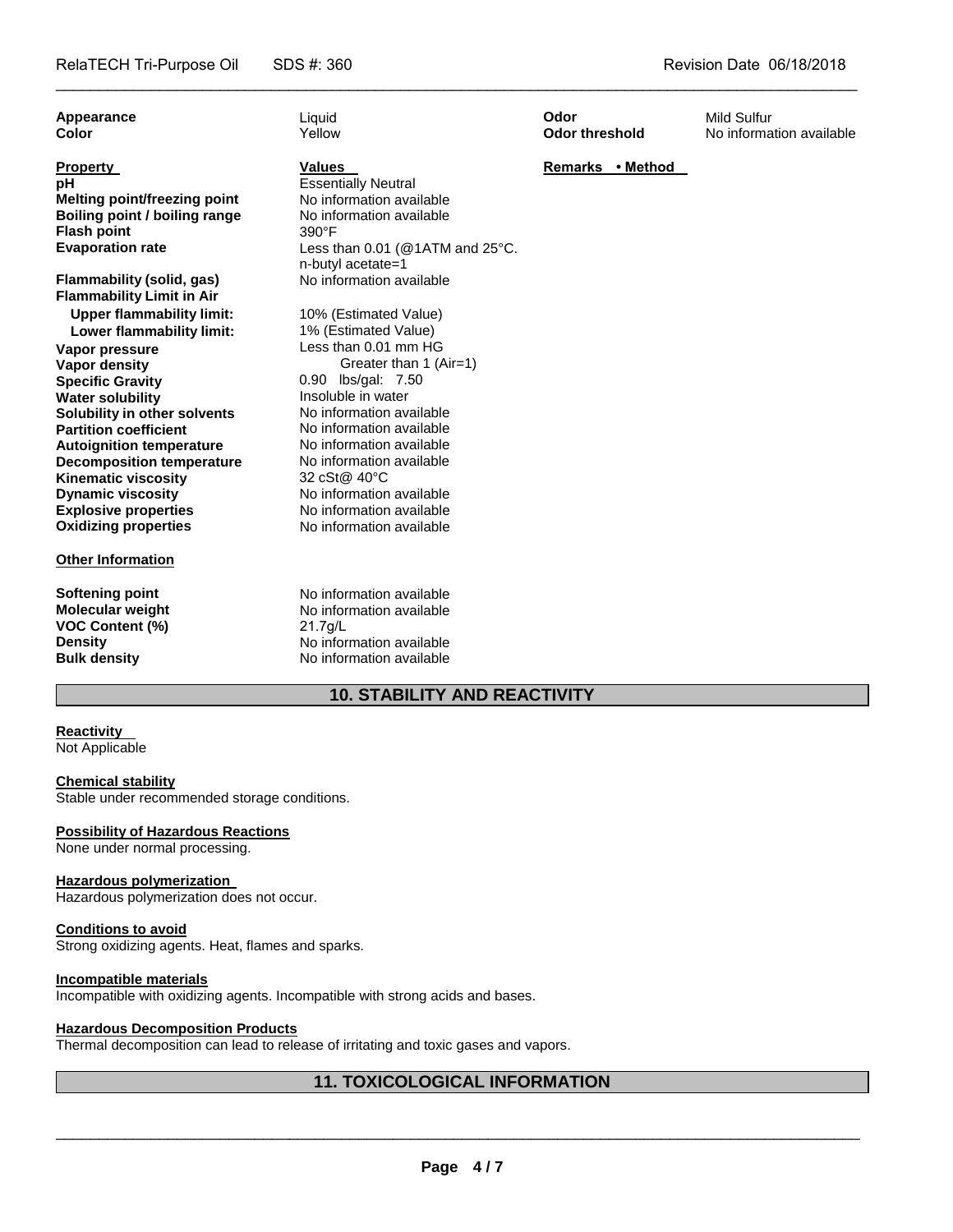**Information on likely routes of exposure** 

| <b>Product Information</b> | No data available                                                                                                           |
|----------------------------|-----------------------------------------------------------------------------------------------------------------------------|
| <b>Inhalation</b>          | Avoid breathing vapors or mists. Inhalation of vapors in high concentration may cause<br>irritation of respiratory system.  |
| Eye contact                | Contact with eyes may cause irritation.                                                                                     |
| <b>Skin Contact</b>        | Prolonged contact may cause redness and irritation.                                                                         |
| Ingestion                  | Unlikely to cause harm if accidentally swallowed in small doses, though larger quantities may<br>cause nausea and diarrhea. |

\_\_\_\_\_\_\_\_\_\_\_\_\_\_\_\_\_\_\_\_\_\_\_\_\_\_\_\_\_\_\_\_\_\_\_\_\_\_\_\_\_\_\_\_\_\_\_\_\_\_\_\_\_\_\_\_\_\_\_\_\_\_\_\_\_\_\_\_\_\_\_\_\_\_\_\_\_\_\_\_\_\_\_\_\_\_\_\_\_\_\_\_\_

| <b>Chemical Name</b>                       | <b>LD50</b>          | -D50                              | <b>LC50</b>                    |
|--------------------------------------------|----------------------|-----------------------------------|--------------------------------|
|                                            | Oral                 | Dermal                            | Inhalation                     |
| naphthenic<br><b>Hydrotreated</b><br>heavv | Rat<br>5000<br>ma/ka | 0000<br>Rabbit<br>∣ ma∕ko<br>2000 | 'Rat)<br>ml/l<br>hours (<br>J. |

### **Information on toxicological effects**

**Symptoms** No information available.

### **Delayed and immediate effects as well as chronic effects from short and long-term exposure**

| <b>Skin corrosion/irritation</b><br>Serious eye damage/eye irritation<br><b>Irritation</b><br><b>Sensitization</b><br>Germ cell mutagenicity<br>Carcinogenicity | Irritating to skin.<br>Irritating to eyes.<br>May cause skin and eye irritation. PROLONGED OR REPEATED CONTACT MAY DRY<br>SKIN AND CAUSE IRRITATION.<br>No information available.<br>No information available.<br>No information available. |             |            |             |
|-----------------------------------------------------------------------------------------------------------------------------------------------------------------|---------------------------------------------------------------------------------------------------------------------------------------------------------------------------------------------------------------------------------------------|-------------|------------|-------------|
| <b>Chemical Name</b>                                                                                                                                            | <b>ACGIH</b>                                                                                                                                                                                                                                | <b>IARC</b> | <b>NTP</b> | <b>OSHA</b> |
| Petroleum distillates.<br>hydrotreated heavy naphthenic                                                                                                         | A2                                                                                                                                                                                                                                          | Group 1     |            | X           |
| <b>Reproductive toxicity</b><br><b>STOT - single exposure</b><br><b>STOT</b> - repeated exposure<br><b>Aspiration hazard</b>                                    | No information available.<br>No information available.<br>No information available.<br>No information available.                                                                                                                            |             |            |             |

### **Numerical measures of toxicity - Product Information**

# **12. ECOLOGICAL INFORMATION**

**Ecotoxicity** 

.

Not Determined

| <b>Chemical Name</b>                                       | Algae/aguatic plants | Fish                                        | <b>Toxicity to</b><br>microorganisms | Crustacea                             |
|------------------------------------------------------------|----------------------|---------------------------------------------|--------------------------------------|---------------------------------------|
| Petroleum distillates,<br>hydrotreated heavy<br>naphthenic |                      | 5000: 96 h Oncorhynchus<br>mykiss mg/L LC50 |                                      | 1000: 48 h Daphnia magna<br>mg/L EC50 |
|                                                            |                      |                                             |                                      |                                       |

# **Persistence and degradability**

| <b>Chemica</b><br>Name                                                        | <br>udabilit <sup>,</sup><br>ы |
|-------------------------------------------------------------------------------|--------------------------------|
| ⊃etrเ<br>naphthenic<br>distillates<br>hvdrotreated.<br>۱۱m ובוח״<br>⊿ neavv r | n                              |
|                                                                               |                                |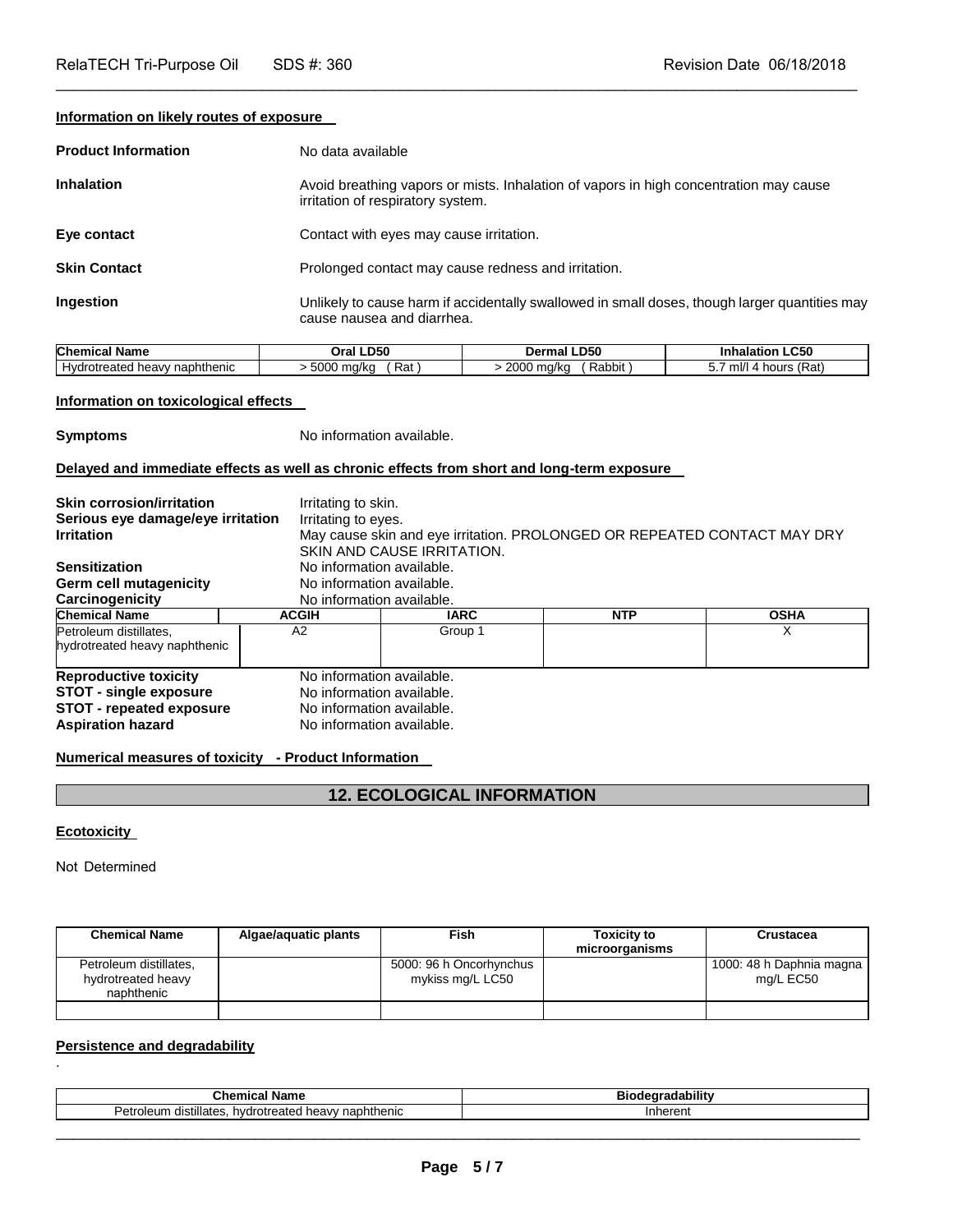#### **Other adverse effects** No information available

# **13. DISPOSAL CONSIDERATIONS**

\_\_\_\_\_\_\_\_\_\_\_\_\_\_\_\_\_\_\_\_\_\_\_\_\_\_\_\_\_\_\_\_\_\_\_\_\_\_\_\_\_\_\_\_\_\_\_\_\_\_\_\_\_\_\_\_\_\_\_\_\_\_\_\_\_\_\_\_\_\_\_\_\_\_\_\_\_\_\_\_\_\_\_\_\_\_\_\_\_\_\_\_\_

| Waste treatment methods |                                                                                                        |
|-------------------------|--------------------------------------------------------------------------------------------------------|
| Disposal of wastes      | Disposal should be in accordance with applicable regional, national and local laws and<br>regulations. |
| Contaminated packaging  | Do not reuse container.                                                                                |

# **14. TRANSPORT INFORMATION**

| <b>DOT</b> | Not regulated |
|------------|---------------|
| IMTA       | Not regulated |
| IATA       | Not regulated |

# **15. REGULATORY INFORMATION**

| <b>International Inventories</b> |                                                                             |
|----------------------------------|-----------------------------------------------------------------------------|
| <b>TSCA</b>                      | All components of this material are on the US TSCA Inventory or are exempt. |
| <b>DSL/NDSL</b>                  | Does not comply                                                             |
| <b>EINECS/ELINCS</b>             | Does not comply                                                             |
| <b>ENCS</b>                      | Does not comply                                                             |
| <b>IECSC</b>                     | Does not comply                                                             |
| <b>KECL</b>                      | Does not comply                                                             |
| <b>PICCS</b>                     | Does not comply                                                             |
| <b>AICS</b>                      | Does not comply                                                             |

### **Legend:**

**TSCA** - United States Toxic Substances Control Act Section 8(b) Inventory **DSL/NDSL** - Canadian Domestic Substances List/Non-Domestic Substances List **EINECS/ELINCS** - European Inventory of Existing Chemical Substances/European List of Notified Chemical Substances **ENCS** - Japan Existing and New Chemical Substances **IECSC** - China Inventory of Existing Chemical Substances **KECL** - Korean Existing and Evaluated Chemical Substances **PICCS** - Philippines Inventory of Chemicals and Chemical Substances

**AICS** - Australian Inventory of Chemical Substances

### **US Federal Regulations**

#### **SARA 313**

Section 313 of Title III of the Superfund Amendments and Reauthorization Act of 1986 (SARA). This product does not contain any chemicals which are subject to the reporting requirements of the Act and Title 40 of the Code of Federal Regulations, Part 372

| Chen<br>Nam⊾ | CAS No. | $\mathbf{a}$<br>Ω.<br>'alues<br>ഫല<br>nre:<br>7٥ |
|--------------|---------|--------------------------------------------------|
| None         |         |                                                  |
|              |         |                                                  |